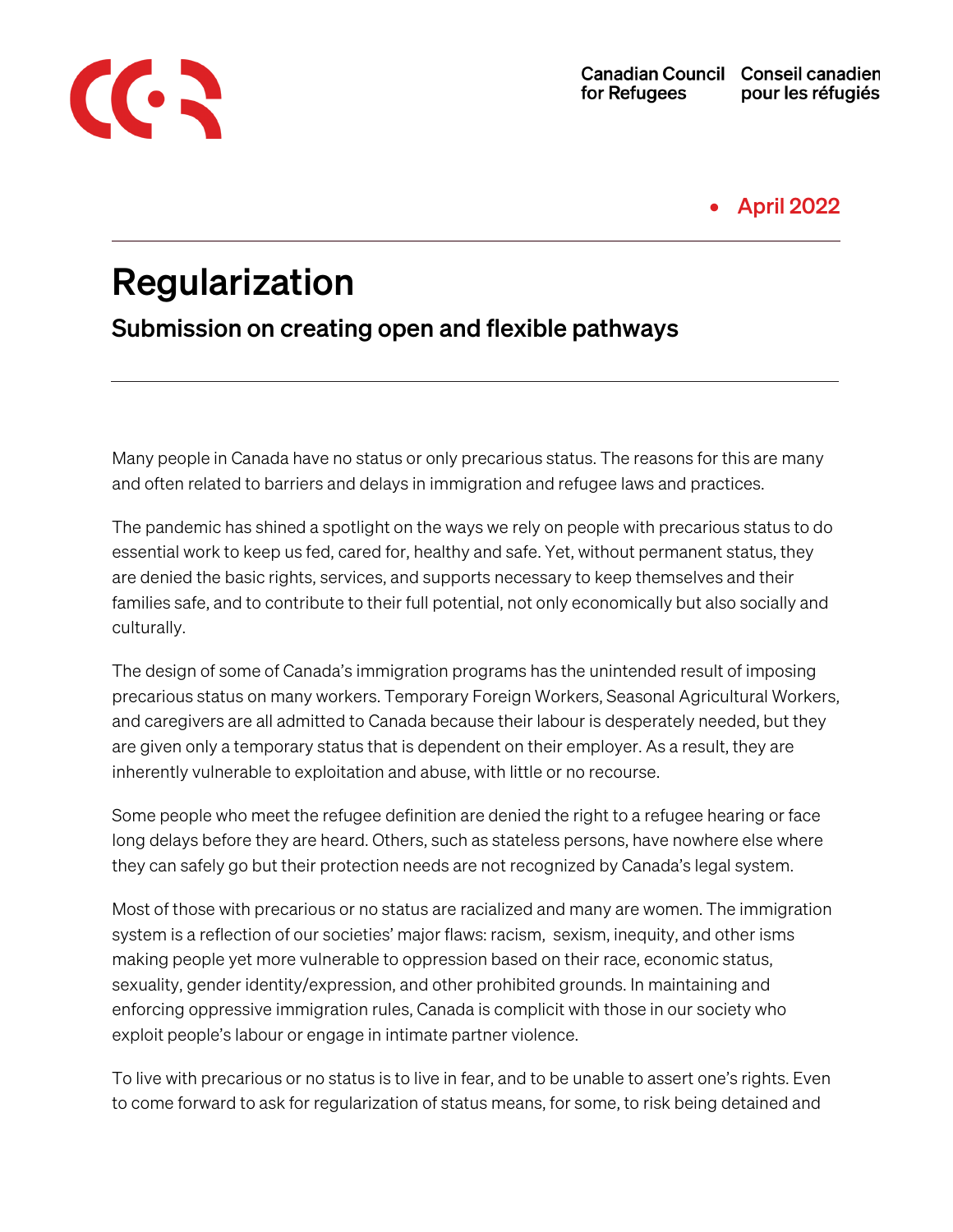deported. People living without status in Canada are denied many of their basic rights, notably in access to health, education, and full employment opportunities and in protection from discrimination. They are vulnerable to many forms of abuse because the law often does not protect them, in principle or in practice.

Despite the barriers to participation, many have built their lives in communities across Canada. Many have been in Canada for several years and are well settled, with family and friends here, and many ties to the community. Young people have spent years studying in Canadian schools. In some cases, for example if they come from a moratorium country, individuals will likely eventually be granted permanent residence. The lack of status affects people's mental health and their ability to settle well, hindering their full participation in their communities and in society. It is in everyone's interests to provide early access to permanent residence so that people can get on with their lives and contribute their full potential to Canadian society.

We call on the Canadian government to reform the immigration system to bring an end to our two-tiered society and to provide permanent status to all those living and working here, recognizing their dignity and rights as human beings.

To do this, Canada should:

- Recognize that people living in Canada have social capital and contribute to the fibre of Canadian society in various ways, and create ongoing open and flexible pathways to regularization for those in Canada with precarious or no status.
- Recognize the value of the labour contributed by newcomers at all levels, and admit those workers required by the labour market on a permanent – not temporary – basis.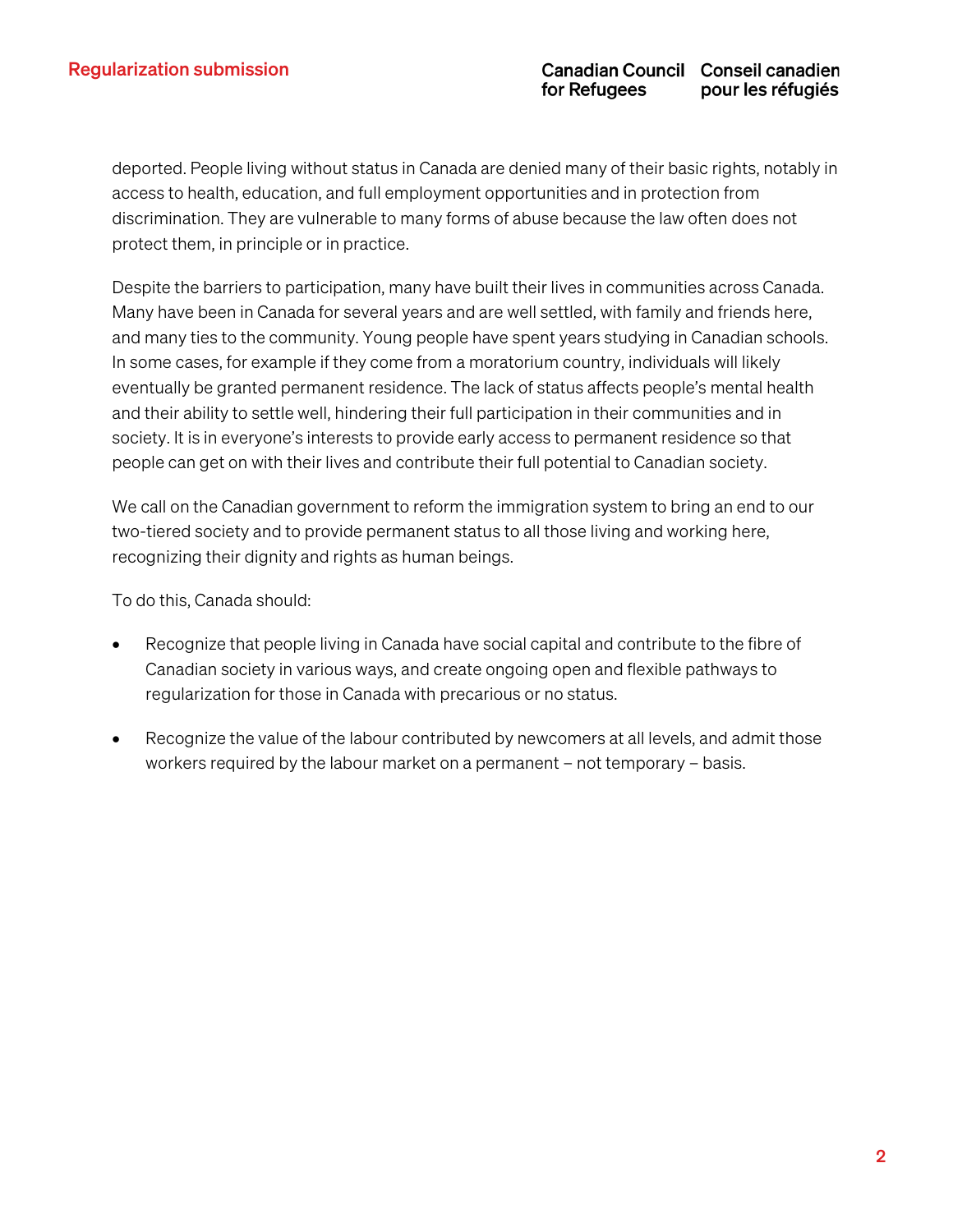# Recommendations for regularization

# Overall principles

#### A. Develop pathways with simple, broad and clear criteria

The criteria should be clear and simple so that potential applicants can readily evaluate whether they qualify.

The criteria should be broad in order to exclude as few people as possible.

- We should learn from th[e pathway for out-of-status construction](https://canadianlabour.ca/permanentresidence/) workers in the Greater [Toronto Area](https://canadianlabour.ca/permanentresidence/) – the program was promising but there were so many restrictions that few people qualified and many were frustrated.
- Pathways should include avenues that are not tied to employment. We should not exclude people based on the lack of an employment record. Some people have little or no employment experience in Canada due to age, health status or disability, family care responsibilities or lack of work authorization.
- The clearer the criteria, the easier it will be for affected people to understand whether they qualify and the less likely they will be to fall victim to unscrupulous individuals using predatory practices to charge large sums of money to help people navigate the process.
- Simple and clear criteria will mean that the assessment of applications by IRCC officers will take much less time. This will be more cost-efficient for IRCC. The regularization program will therefore be less likely to have an impact on other application streams.

#### B. Ongoing versus time-specific

Some of the pathways should be permanent and available on an ongoing basis, because the need will continue to be felt for the foreseeable future. For example, there is a longstanding and ongoing need for a regularization mechanism for nationals of moratoria countries (see CCR report, [Lives on Hold: Continuing limits of H&C\)](https://ccrweb.ca/en/lives-hold-continuing-limits-hc).

For some pathways, it may make sense for them to be time-specific. The pandemic has created a particular situation that makes a regularization program appropriate for those who have gone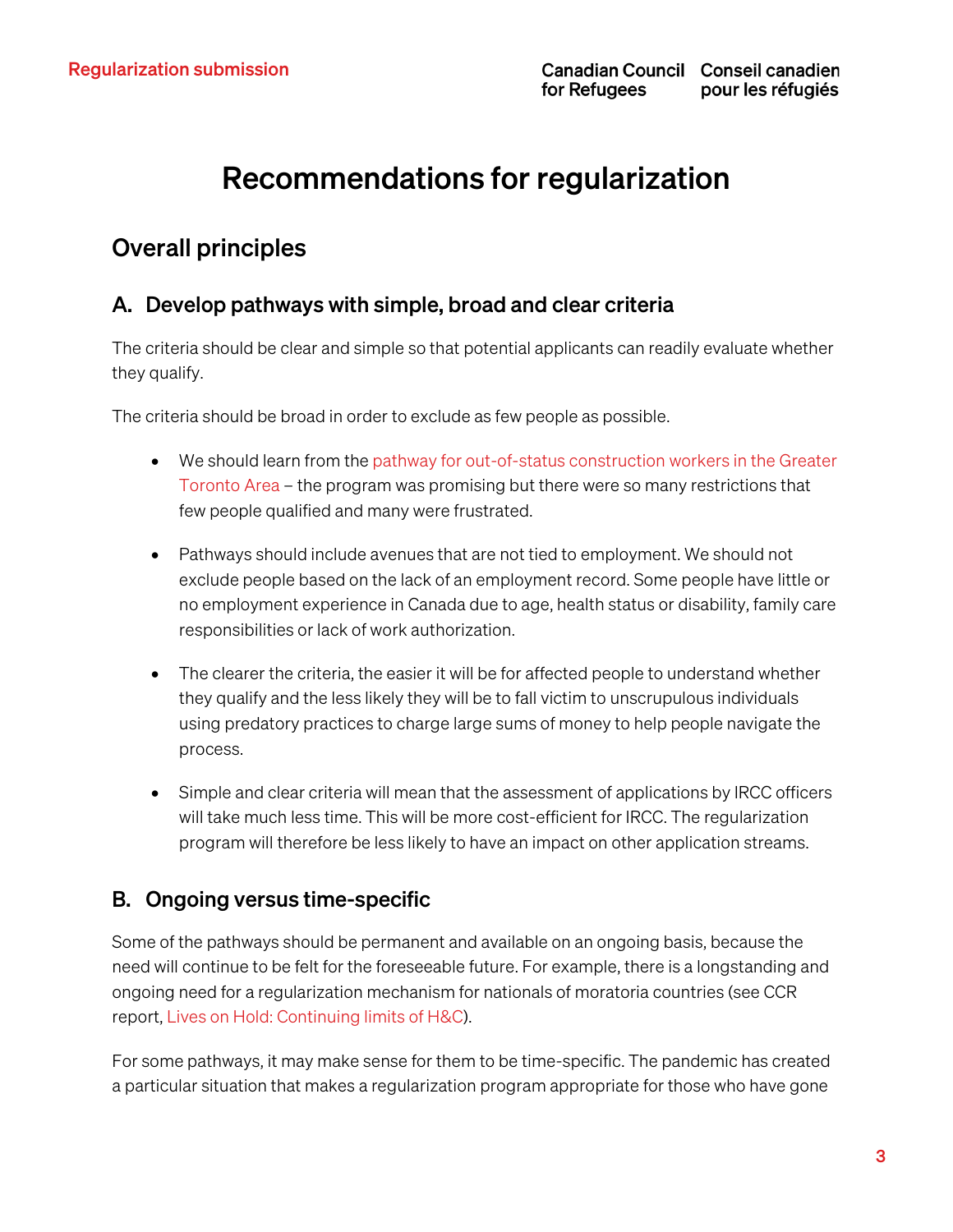through the pandemic in Canada, and in many cases contributed in essential ways to our society through their work or community participation.

#### C. Minimize documentary requirements

The pathways need to be flexible with respect to the kinds of evidence expected from applicants. People with precarious or no status will not always be able to provide documentary evidence of, for example, their work history. People who have been trafficked or otherwise exploited generally do not have ready documentation of their experiences. Flexibility and understanding are required to allow applicants to establish that they meet the criteria for a pathway based on the evidence available to them.

Similarly, persons who are refugees or have fled refugee-like circumstances, as well as stateless persons, face serious or insuperable challenges in providing identity documents required in non-refugee categories. Officials should be directed to accept satisfactory alternatives as is done for protected persons.

#### D. Do not exclude based on non-compliance with law

Applicants should not be excluded based on past failures to comply with immigration law. Similarly, minor criminal offenses should not be an absolute bar. Systemic oppression contributes to some communities being over represented in the criminal justice system. Many people with precarious or no status are exploited and abused, and directly or indirectly forced to violate Canada's laws as part of the abuse or in order to survive.

#### E. Ensure collaboration from CBSA

Some applicants will hesitate to come forward because of fear that it will lead to removal proceedings against them.

We urge that IRCC work with the CBSA to agree on clear and transparent assurances that an application for regularization will not result in targeting for removal proceedings.

Furthermore, there should be a suspension of removal for an applicant where an application for regularization has been submitted, including in situations where a warrant has been issued. Removal should also be suspended if an application has been accepted on principle.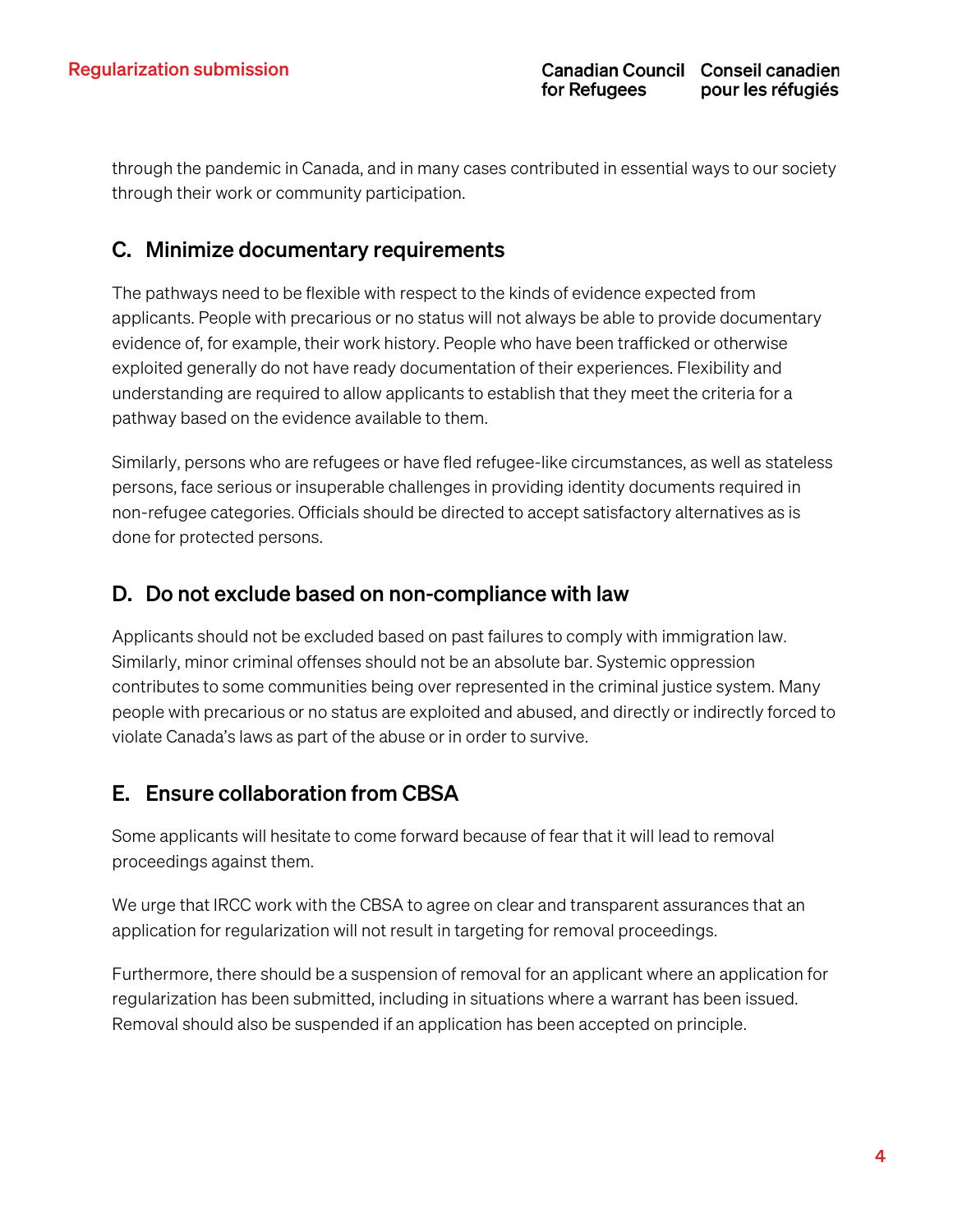#### F. Allow third party applications

The government should allow third party applications – in other words, allow organizations to assist people who want to understand whether they qualify, and to act as intermediaries with IRCC. This is a role many member organizations of the CCR would be willing to play.

The Canadian Labour Congress has been acting as an intermediary for the construction workers pilot – this has proven valuable.

Third party applications are valuable because:

- Potential applicants can consult with a trusted intermediary who can assist them in evaluating whether they meet the criteria and avoid applications that will not succeed
- Applicants who are concerned about repercussions because they are without status can come forward without disclosing their whereabouts
- IRCC will benefit from fewer applications that are incomplete or do not meet the criteria.

Applicants should not be required to apply through an organization – the use of third parties should be facilitative, not to exclude anyone.

#### G. Consult within the communities before finalizing policies

We urge the government to consult within affected communities before finalizing policies, in order to get feedback on the needs and barriers.

The CCR and its members can assist in the outreach to affected communities.